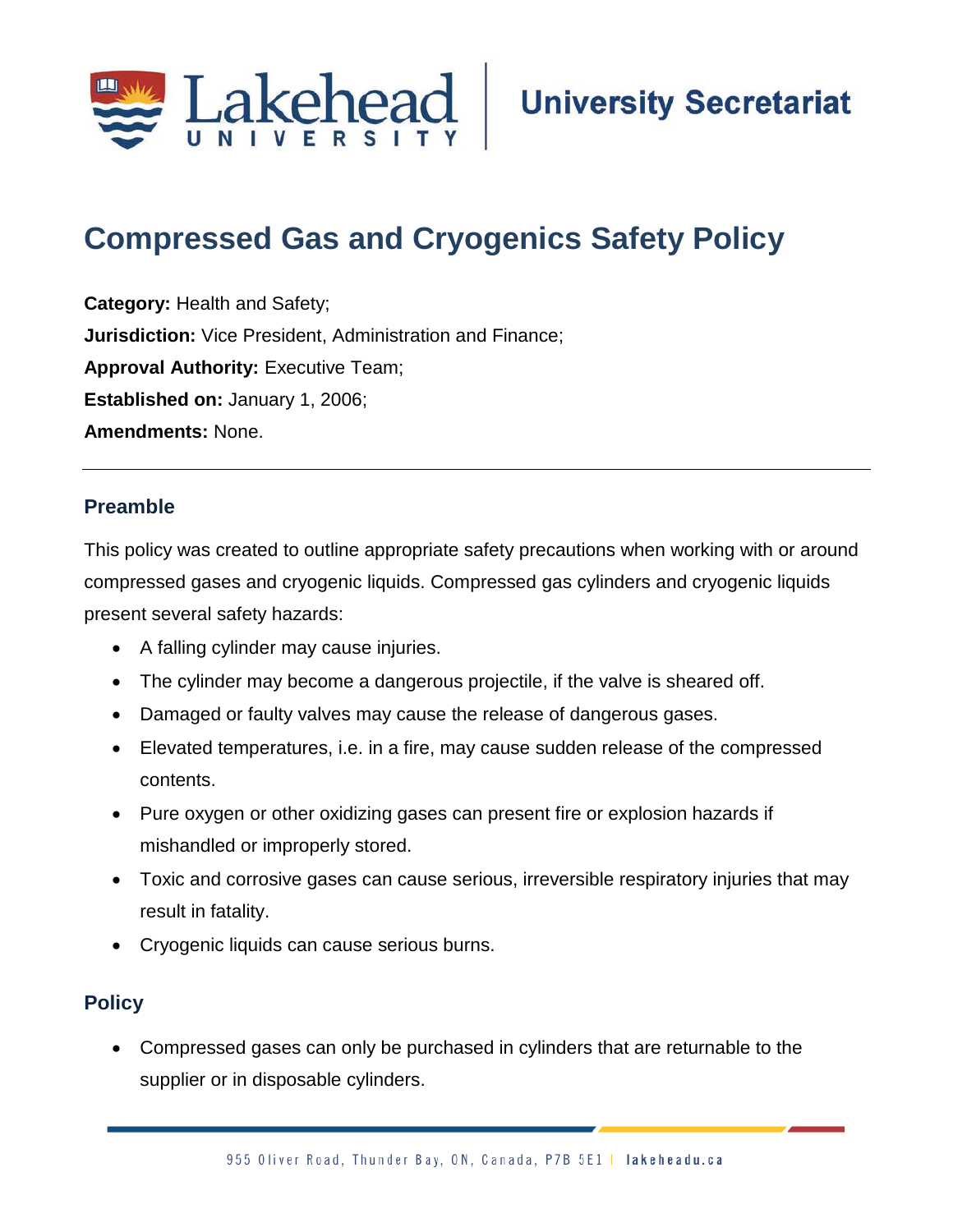- Manifold and piped systems using bulk compressed gas tanks or those without a pressure regulator for compressed gases require consultation by a professional engineer.
- When moving cylinders **any distance**, the safety cap must be on the cylinder protecting the valve.
- When moving cylinders a distance greater than 1 metre, a cylinder cart must be used with the cylinder restrained to the cart.
- Cylinders must be secured with a chain or strap at all times regardless of whether they are full or empty.
- When not in use, cylinders must be stored with safety valve caps and stored in an area where the ambient temperature does not exceed 52C.
- Storage of compressed gas cylinders must conform to the *Ontario Fire Code O.Reg.388/97, section 5.6* and shall only be stored in areas that are designated for the storage of compressed gases.
- Any area where compressed gases and cryogenics are stored/used must have signage on the doors depicting the hazard, type of gases, and contact information of the Person in Authority.
- Cylinders and cryogenic liquids must be stored in a secure location, and not, under any circumstances be stored in aisles, hallways, doorways, stairwells or exits.
- Material safety data sheets for compressed gases shall be available in the areas that the gases are used.
- All open-flame equipment requiring flammable gas delivery systems (ie. Atomic absorption units) shall incorporate flash arrestors in the gas lines.
- Gases denser than air must not be stored in the basement.
- Persons using compressed gases and cryogenic liquids must have current WHMIS training.
- Appropriate personal protective equipment must be worn when using cryogenics and compressed gases.
- Flammable, toxic and corrosive gas cylinders must be kept to a minimum number necessary to support ongoing work.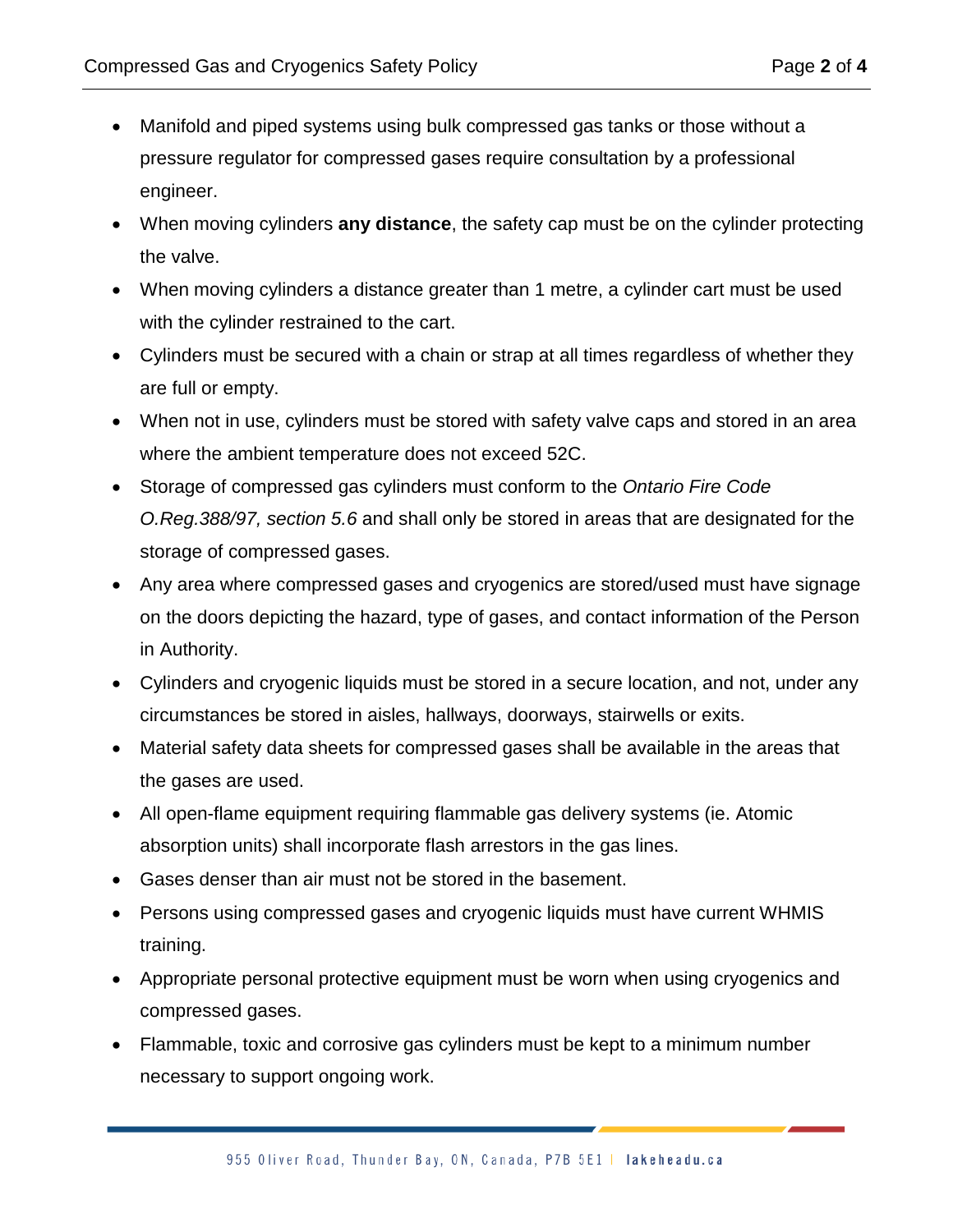- Compressed gas cylinders may only be used with a pressure reduction regulator attached to the valve. The regulator must be appropriate for the gas. Regulator adaptors are not allowed.
- Oil, grease or Teflon tape should never be used on the regulator or valve fittings. Oil and grease can become explosive when they come in contact with oxygen gas or other oxidizers.
- Cylinders must be positioned so that the cylinder valve is accessible at all times.
- The regulator should never be used as the shut off valve, and should be decompressed once the cylinder valve has been closed.
- Regulators and associated piping should be checked regularly for leaks, using a soap solution, and every time the tank is changed.
- Transfilling of compressed gas cylinders is prohibited. Once a tank is empty it should be marked "MT" and left for pickup by the supplier.
- Cyrogenics may only be stored in a secure area and only in vacuum-jacketed dewar flasks designed for that purpose. All such dewars must be properly vented to accommodate the release of pressure.
- Personal protective equipment including face shield, loose fitting cryogenic gloves, trousers, closed toe shoes or boots should be worn when pouring cryogenics liquids.
- This policy will be reviewed by the Health and Safety Office and the Joint Occupational Health and Safety Committee every year, comments regarding this policy can be made there.

# **Common Compressed Gases**

#### **Transport Classification: Examples**

Flammable: Hydrogen, acetylene, propane, methane, butane, ethane, ethylene, isobutane, silane, vinyl chloride

Inert: Helium, neon, nitrogen, carbon dioxide, air, nitrous oxide, sulphur hexafluoride, argon Toxic: Carbon monoxide, phosgene, nitric oxide, arsine, chlorine trifluoride, cyanogen, methyl bromide, nitrogen trioxide

Corrosive: Hydrogen chloride, boron trifluoride, ammonia, chlorine